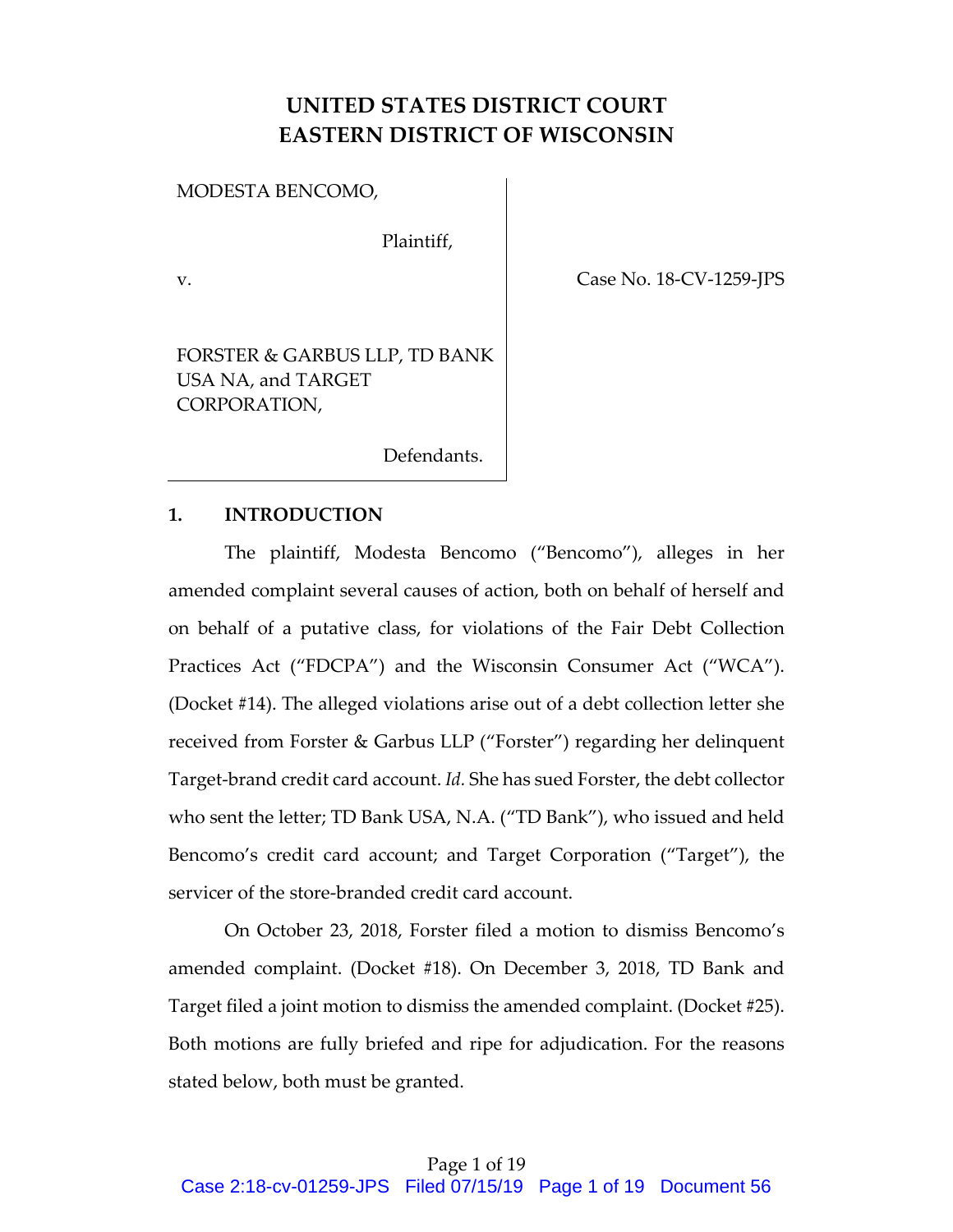#### **2. STANDARDS OF REVIEW**

#### **2.1 Rule 12(b)(6) Standard**

The defendants have moved to dismiss Bencomo's amended complaint pursuant to Federal Rule of Civil Procedure 12(b)(6) for failure to state a viable claim for relief. To state a viable claim, a complaint must provide "a short and plain statement of the claim showing that the pleader is entitled to relief." Fed. R. Civ. P. 8(a)(2). In other words, the complaint must give "fair notice of what the . . . claim is and the grounds upon which it rests." *Bell Atl. Corp. v. Twombly*, 550 U.S. 544, 555 (2007) (citation omitted).

In reviewing Bencomo's amended complaint, the Court is required to "accept as true all of the well-pleaded facts in the complaint and draw all reasonable inferences in [Plaintiff's] favor[.]" *Kubiak v. City of Chi.*, 810 F.3d 476, 480–81 (7th Cir. 2016) (citation omitted). Dismissal is appropriate only "if it appears beyond doubt that the plaintiff could prove no set of facts in support of [her] claim that would entitle [her] to the relief requested." *Enger v. Chi. Carriage Cab Corp.*, 812 F.3d 565, 568 (7th Cir. 2016).

#### **2.2 FDCPA Framework**

In the Seventh Circuit, FDCPA claims are evaluated under the objective "unsophisticated consumer standard." *Gruber v. Creditors' Prot. Serv., Inc*., 742 F.3d 271, 273 (7th Cir. 2014). Such a person may, on one hand, be "uninformed, naive, or trusting, but on the other hand [she] does possess rudimentary knowledge about the financial world, is wise enough to read collection notices with added care, possesses reasonable intelligence and is capable of making basic logical deductions and inferences." *Id.* (internal quotation marks omitted). Additionally, "while the unsophisticated consumer may tend to read collection letters literally, [she] does not interpret them in a bizarre or idiosyncratic fashion." *Id.* at 274 (internal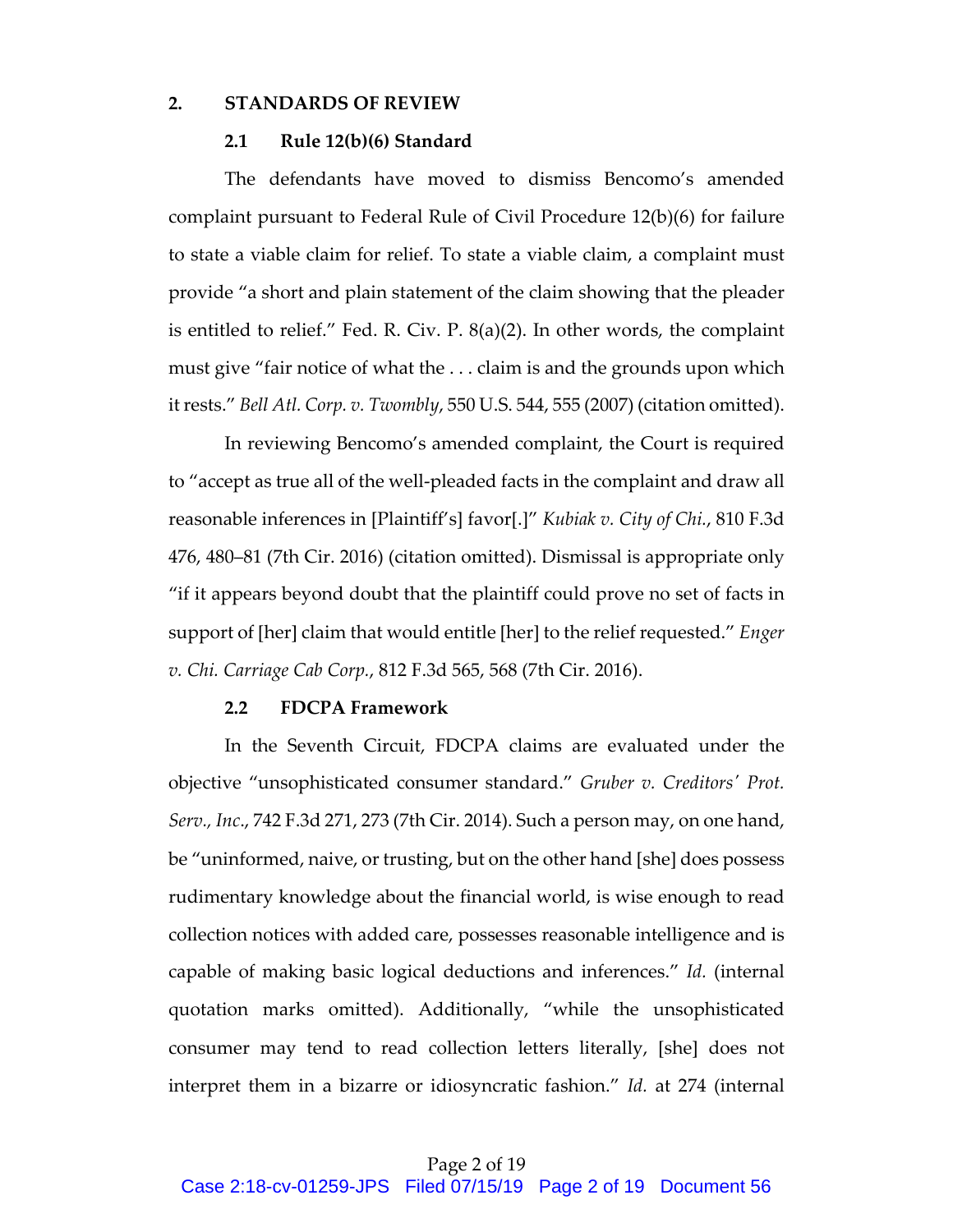quotation marks omitted). If not even "a significant fraction of the population would be misled" by the debt collector's letter, dismissal is required. *Id.* (quoting *Zemeckis v. Global Credit & Collection Corp.,* 679 F.3d 632, 636 (7th Cir. 2012)).

Courts in the Seventh Circuit treat the question of whether an unsophisticated consumer would find certain debt collection language misleading as a question of fact. *Lox v. CDA, Ltd.*, 689 F.3d 818, 822 (7th Cir. 2012). To frame the court's analysis of that question, the Seventh Circuit has set out three categories of § 1692e cases. *Id.* The first category includes cases in which the allegedly offensive language is plainly not misleading. *Id.* In these cases, "no extrinsic evidence is needed to show that the reasonable unsophisticated consumer would not be confused by the pertinent language." *Id.* The second category includes language that is not misleading or confusing on its face but has the potential to be misleading to the unsophisticated consumer. *Id.* If a case falls into this category, the plaintiff must produce "extrinsic evidence, such as consumer surveys, to prove that unsophisticated consumers do in fact find the challenged statements misleading or deceptive." *Id.* The final category includes cases involving letters that are plainly deceptive or misleading, and therefore do not require any extrinsic evidence for the plaintiff to prevail. *Id.* at 801.

## **3. RELEVANT ALLEGATIONS**

On or around June 12, 2018, Forster, a New York law firm engaged in the business of debt collection, mailed a letter to Bencomo regarding a debt she owed to "TD BANK USA, N.A. – CREDITOR/TARGET CREDIT CARD" (hereinafter, the "Letter"). (Docket #14-1). TD Bank issues and holds credit card accounts, including store-brand credit card accounts from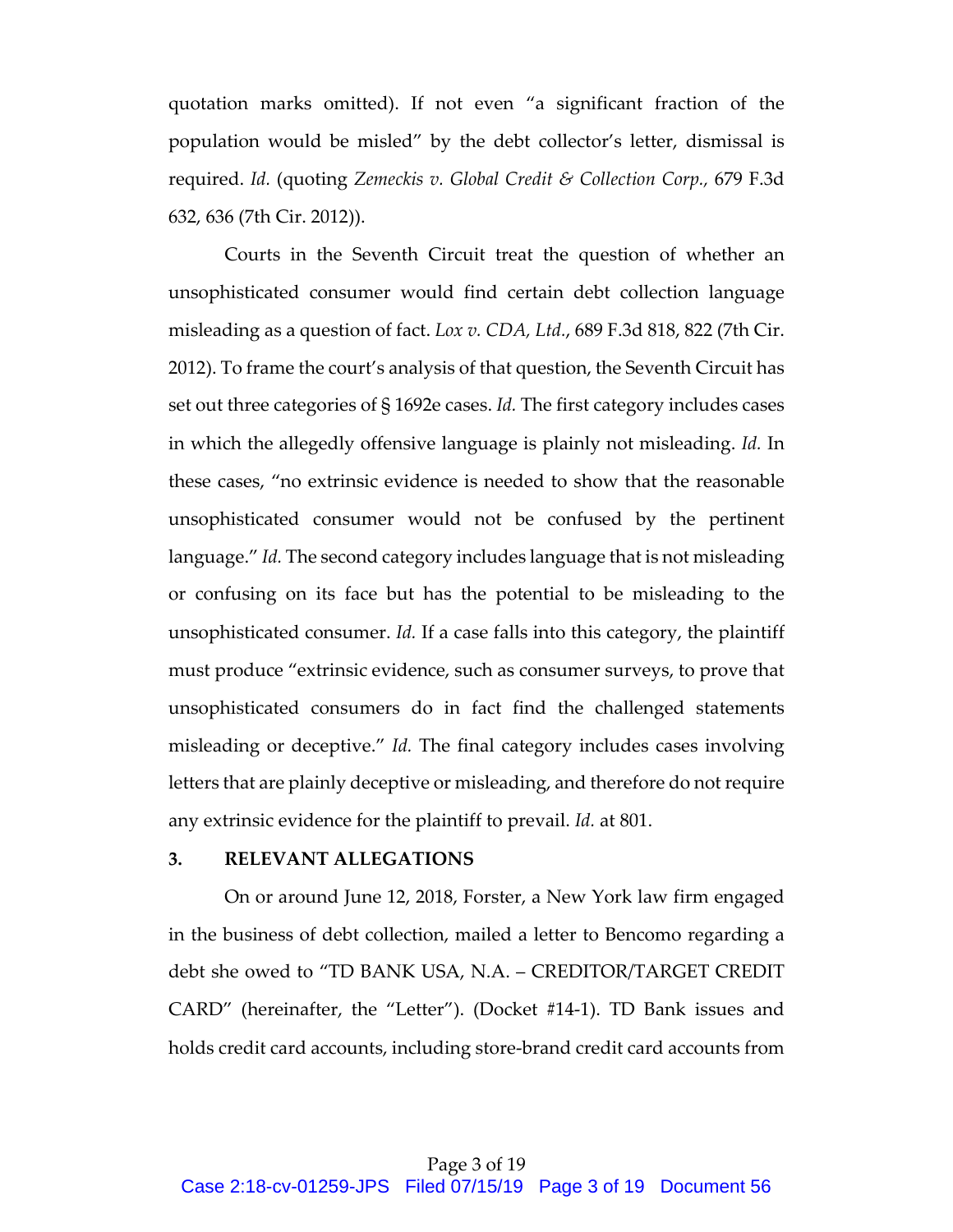merchants like Target and other retail stores. Target is the servicer of Target store-branded credit card accounts.

The debt Forster was attempting to collect was a store-branded credit card account, used only for Bencomo's purchase of household goods at Target stores. Bencomo believes the Letter is a form letter, generated by a computer, with the information specific to her inserted by computer.

The Letter is printed on Forster's letterhead and identifies Forster as a "New York law firm." *Id*. The subject line indicates that the "MINIMUM AMOUNT due by July 8, 2018" was \$392.00 and the "FULL BALANCE" was \$2,019.38. *Id.* The first sentence of the Letter states that "[t]he above referenced account has been referred to this firm for collection. The Full Balance shown above is the full amount owed as of the date of this letter." Id. The Letter goes on to explain that "[t]he Minimum Amount Due shown above is an amount that if paid by the due date above will bring your account to a current status and stop collections (unless your account goes past due in the future). The account will then be returned to our client." *Id.* The Letter then provides statutorily-mandated information about Bencomo's right to dispute the validity of the debt and her timeframe for doing so, known as the validation period. *Id.* Finally, the Letter closes with information about how to pay the debt, as well as this language about Forster's role in collecting the debt:

At this time we are only acting as a debt collector. Attorneys may act as debt collectors. Our firm will not commence a suit against you. However, if we are not able to resolve this account with you, our client may consider additional remedies to recover the balance due. . . . Please note that we are required, under federal law to advise you that we are debt collectors and any information we obtain will be used in attempting to collet this debt.

*Id.*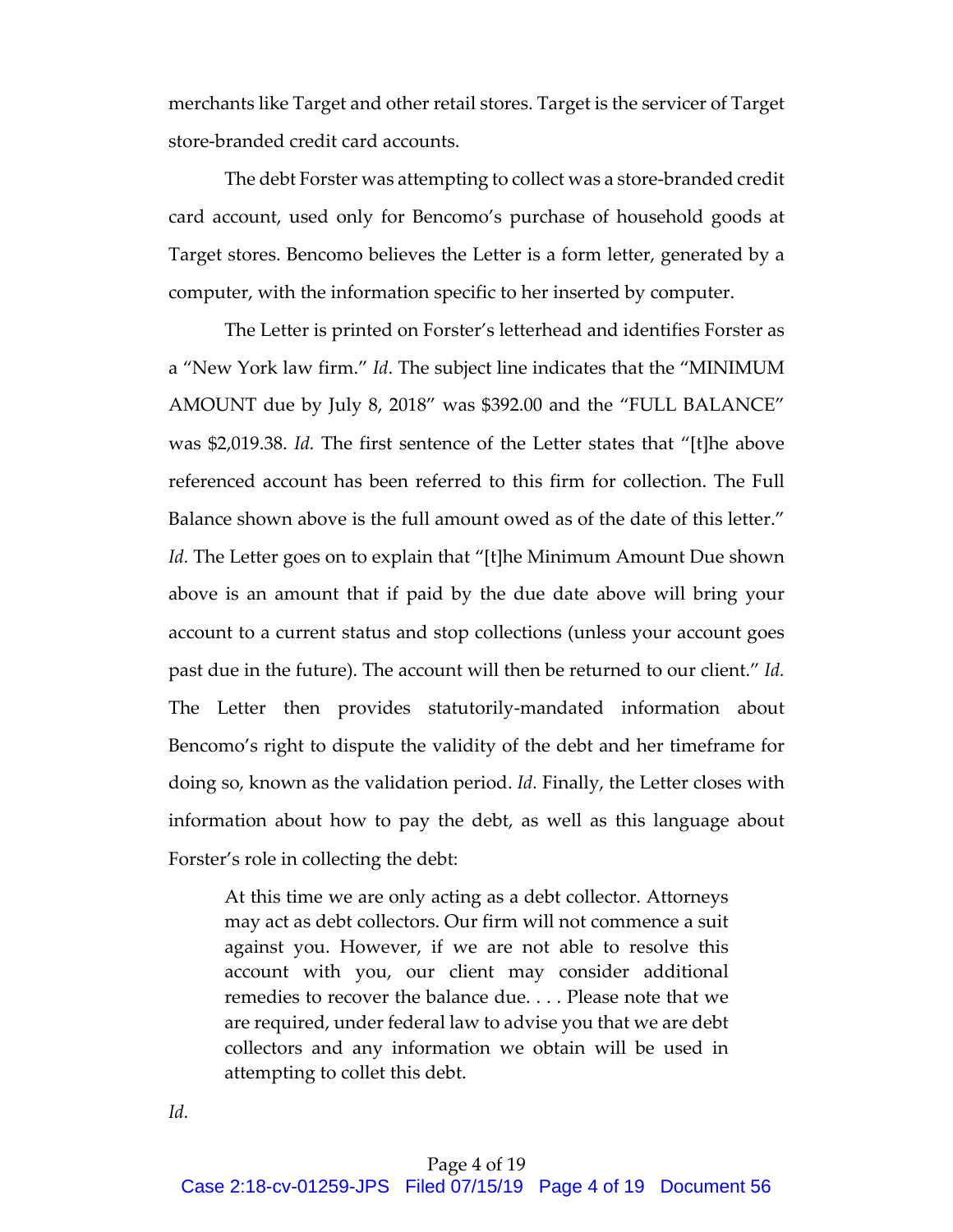Bencomo alleges that at the time this Letter was mailed to her, no attorney at Forster had reviewed any documentation underlying the alleged debt. No attorney at Forster had exercised his or her professional judgment to determine that Bencomo was delinquent in her debt and a candidate for legal action. Finally, Bencomo also alleges that TD Bank and Target approved the language in Forster's debt collection letters, including the language described above.

## **4. ANALYSIS**

Counts One, Two, and Three of Bencomo's amended complaint, lodged only against Forster, allege violations of the FDCPA. Count One alleges that the Letter creates the false impression that an attorney at Forster had personally reviewed the circumstances of Becomo's debt, in violation of 15 U.S.C. §§ 1692e, 1692e(3), 1692e(10), and 1692f. Count Two alleges that the Letter represents to the consumer that Forster, the creditor, or some other attorney "may consider additional remedies" during the validation period without explaining how those "additional remedies" fit together with the consumer's right to dispute the debt, in violation of 15 U.S.C. §§ 1692e, 1692e(5), 1692e(10), 1692g(a)(4), and 1692g(b). Count Three alleges that the Letter equivocates as to whether Forster was attempting to resolve the entire account or was attempting to collect only the minimum payment, in violation 15 U.S.C. §§ 1692e, 1692e(2)(A), 1692e(10), and 1692g(a)(1).

Count Four is the only claim lodged against all defendants. In it, Bencomo alleges a violation of the WCA based on the Letter giving the false impression that an attorney at Forster had personally reviewed the circumstances of Bencomo's debt. As to TD Bank and Target in particular, Bencomo alleges they authorized Forster to misrepresent its degree of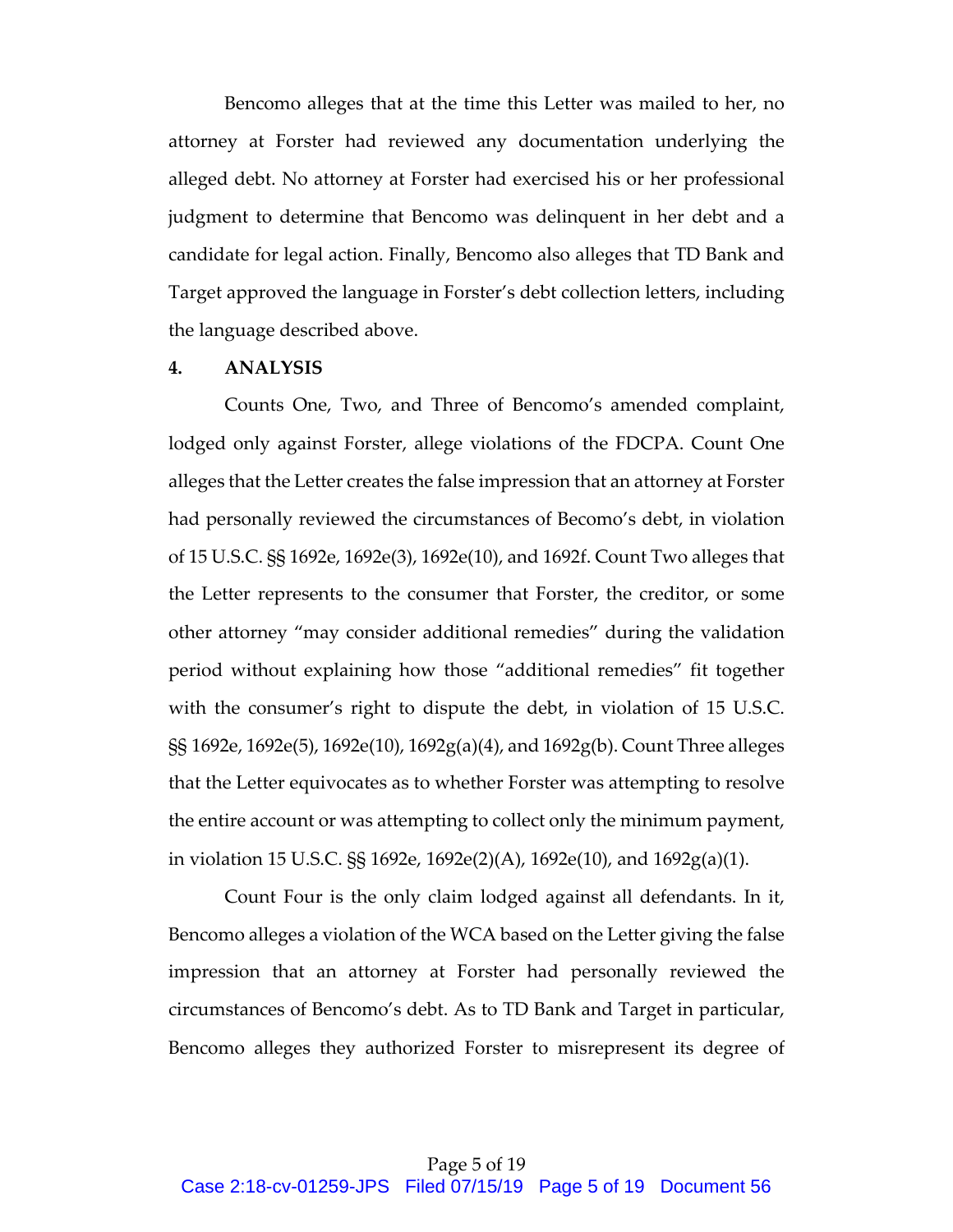attorney involvement and approved the ambiguous language that purports to disclaim meaningful attorney involvement.

## **4.1 Count One: FDCPA Violation Based on Attorney-Involvement Disclaimer**

The FDCPA is intended, as its name suggests, to "eliminate abusive debt collection practices." 15 U.S.C. § 1692(e). It contains a number of subsections which regulate certain debt collection practices. In the first Count of her amended complaint, Bencomo claims that Forster's Letter violated two of those subsections. The first is Section 1692e, which prohibits the use of false or misleading representations in the collection of a debt. *Id.* § 1692e. The second is Section 1692f, which disallows the use of "unfair or unconscionable means" in collecting debts. *Id.* § 1692f. Each of these subsections have, in turn, enumerated subparts providing specific examples of prohibited conduct. *Id.* §§ 1692e, f. Bencomo cites specifically to the subparts at §§ 1692e(3) (prohibiting the "false representation or implication that any individual is an attorney or that any communication is from an attorney") and 1692e(10) (prohibiting the "use of any false representation or deceptive means to collect or attempt to collect any debt or to obtain information concerning a consumer"). The subparts do not, however, limit the general application of each section's preamble*.*

Bencomo's claim in Count One, under all the subsections she cites, is that Forster's attorney-involvement disclaimer is confusing and ambiguous as to whether an attorney with Forster had, in fact, reviewed her file. Recall the language of Forster's disclaimer: "At this time we are only acting as a debt collector. Attorneys may act as debt collectors. Our firm will not commence a suit against you. However, if we are not able to resolve this account with you, our client may consider additional remedies." (Docket #14-1). Forster argues that this language is plainly not misleading.

#### Page 6 of 19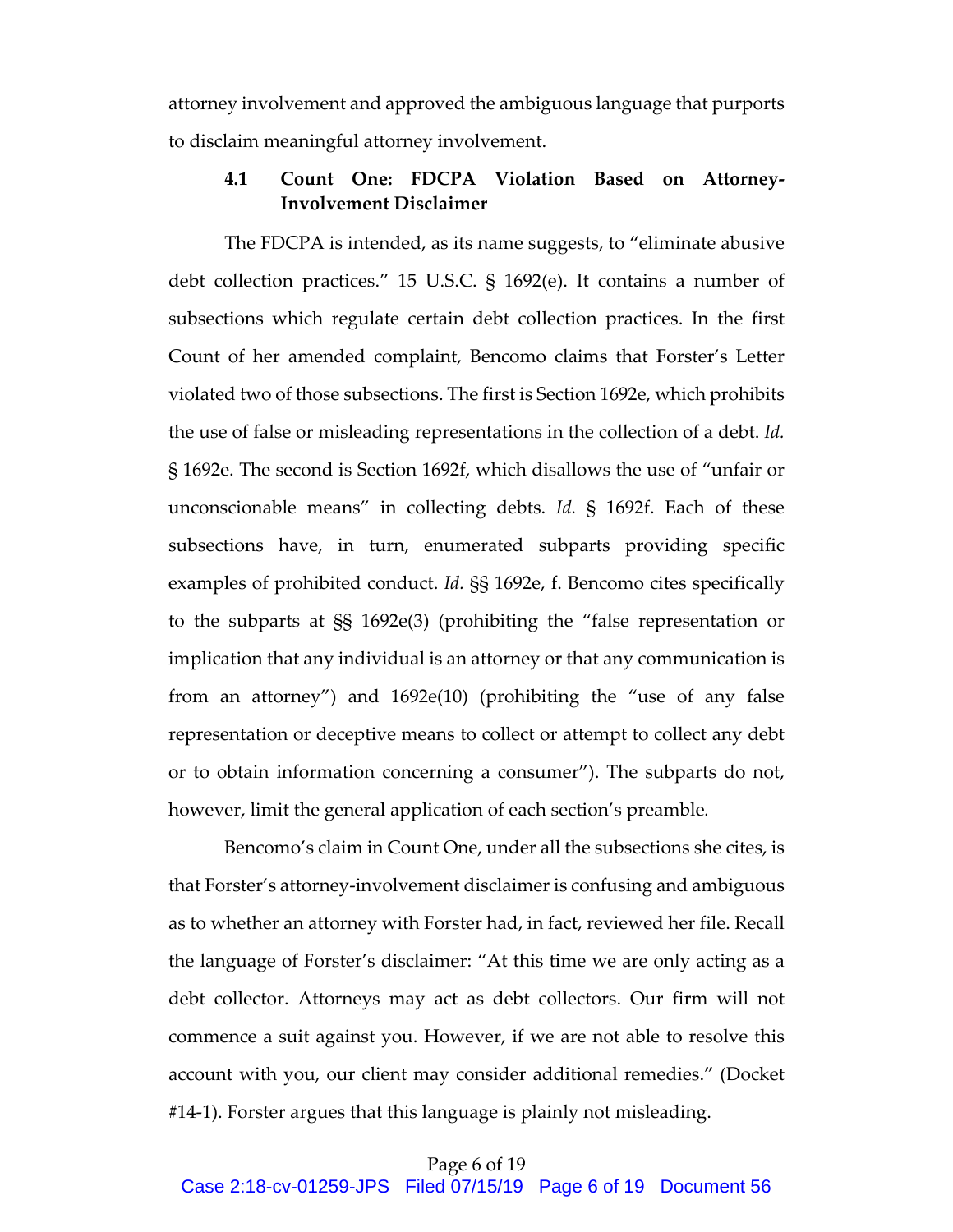#### **4.1.1 Section 1692e**

The Court will begin its analysis of Count One by determining whether Bencomo has stated a claim based on the attorney-involvement disclaimer under Section 1692e.

Attorneys may act as debt collectors without violating the FDCPA so long as they are clear about the capacity in which they are acting in the debt collection process. A collection letter misleads a debtor as to an attorney's status when the letter "appear[s] to be sent by an attorney without the attorney's having both reviewed the debtor's file and gained some knowledge about the specific debt." *Irwin v. Mascott,* 112 F. Supp. 2d 937, 949 (N.D. Cal. 2000) (citation omitted). A collection letter from an attorney that contains a disclaimer, however, does not violate the FDCPA if the least sophisticated consumer, reading the letter, would understand that the attorney had not reviewed the facts of his or her case. *See Greco v. Trauner, Cohen & Thomas, L.L.P*., 412 F.3d 360, 361–62 (2d Cir. 2005).

The parties cite extensively to the *Greco* case from the Second Circuit, which involved an attorney-involvement disclaimer similar to the one in this case. Though not controlling, the Court finds the *Greco* analysis persuasive, as have numerous courts across the country. The consumer in that case received a letter printed on a law firm's letterhead with the firm's name on the signature block but no attorney signature. *Id*. at 361. The letter stated that the law firm represented the creditor for "collection and such action as necessary to protect our client." *Id*. The letter also contained the following disclaimer: "At this time, no attorney with this firm has personally reviewed the particular circumstances of your account. However, if you fail to contact this office, our client may consider additional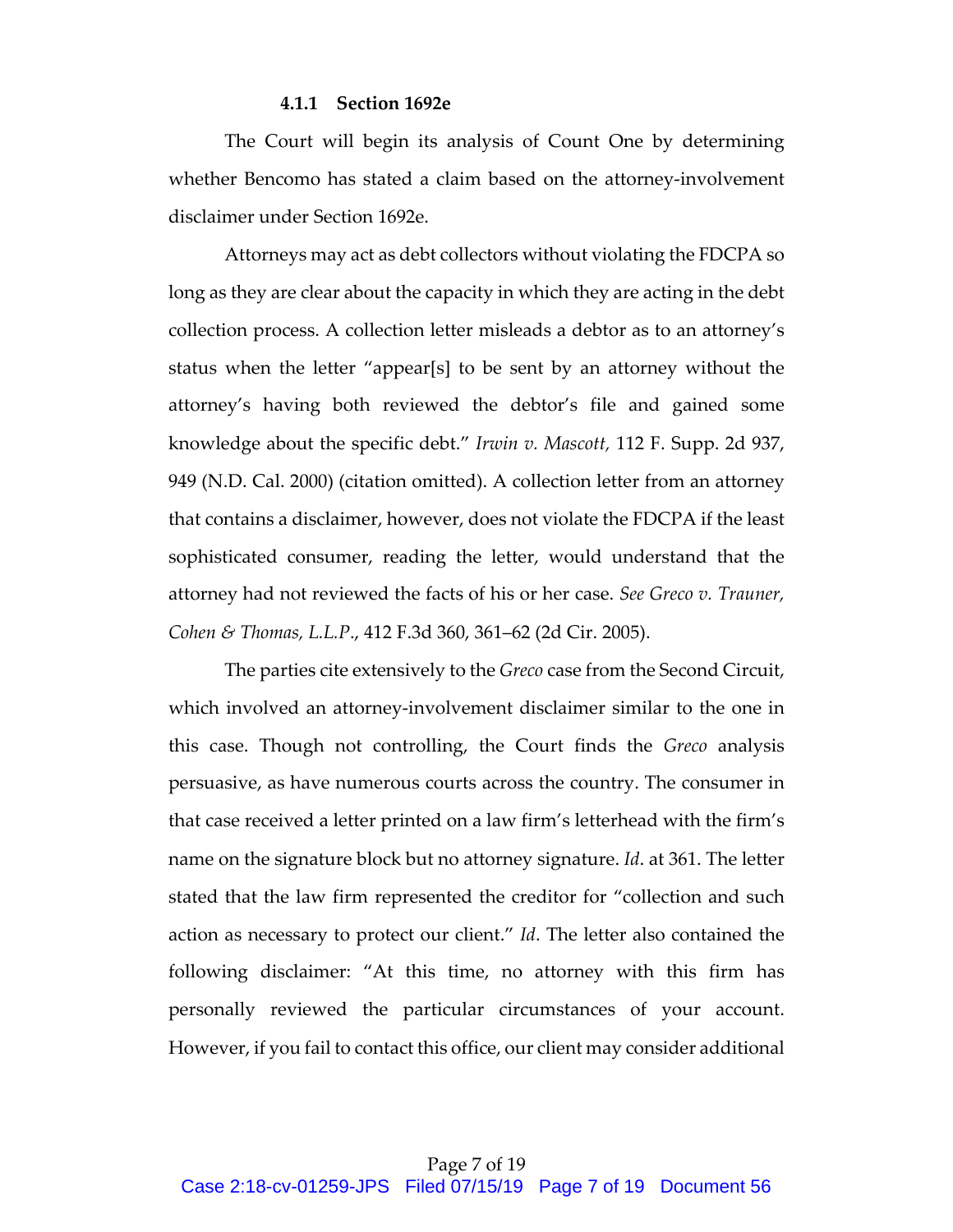remedies to recover the balance due." *Id*. The consumer filed suit alleging that the letter violated Sections 1692e(3) and (10) of the FDCPA. *Id*. at 362.

The Second Circuit affirmed the district court's dismissal, concluding that the disclaimer adequately explained the limited extent of any attorney involvement in collecting the debt. *Id*. at 365. In doing so, the court stated that

[A]ttorneys can participate in debt collection in any number of ways, without contravening the FDCPA, so long as their status as attorneys is not misleading. Put another way, our prior precedents demonstrate that an attorney can, in fact, send a debt collection letter without being meaningfully involved as an attorney within the collection process, so long as that letter includes disclaimers that should make clear even to the "least sophisticated consumer" that the law firm or attorney sending the letter is not, at the time of the letter's transmission, acting as an attorney.

*Id.* at 364.

In this case, the attorney-involvement disclaimer in the Letter explicitly states that Forster was only acting as a debt collector at the time of the letter's transmission. Bencomo would like this Court to require more than that; she believes the disclaimer must also include language specifically indicating that "no attorney with this firm has personally reviewed the particular circumstances of your account," as in the *Greco*  letter. *Greco*, 412 F.3d at 361. But the *Greco* disclaimer language is not the exclusive means of conveying to a consumer in a non-confusing way that the law firm sending the letter is acting only as a debt collector. Forster's language is sufficient to meet this goal.

Further, like the language in *Greco,* the Letter's disclaimer is short and straightforward*,* and it does not refer to "claims" or "litigation," or use any other language that suggests impending court action. To the contrary,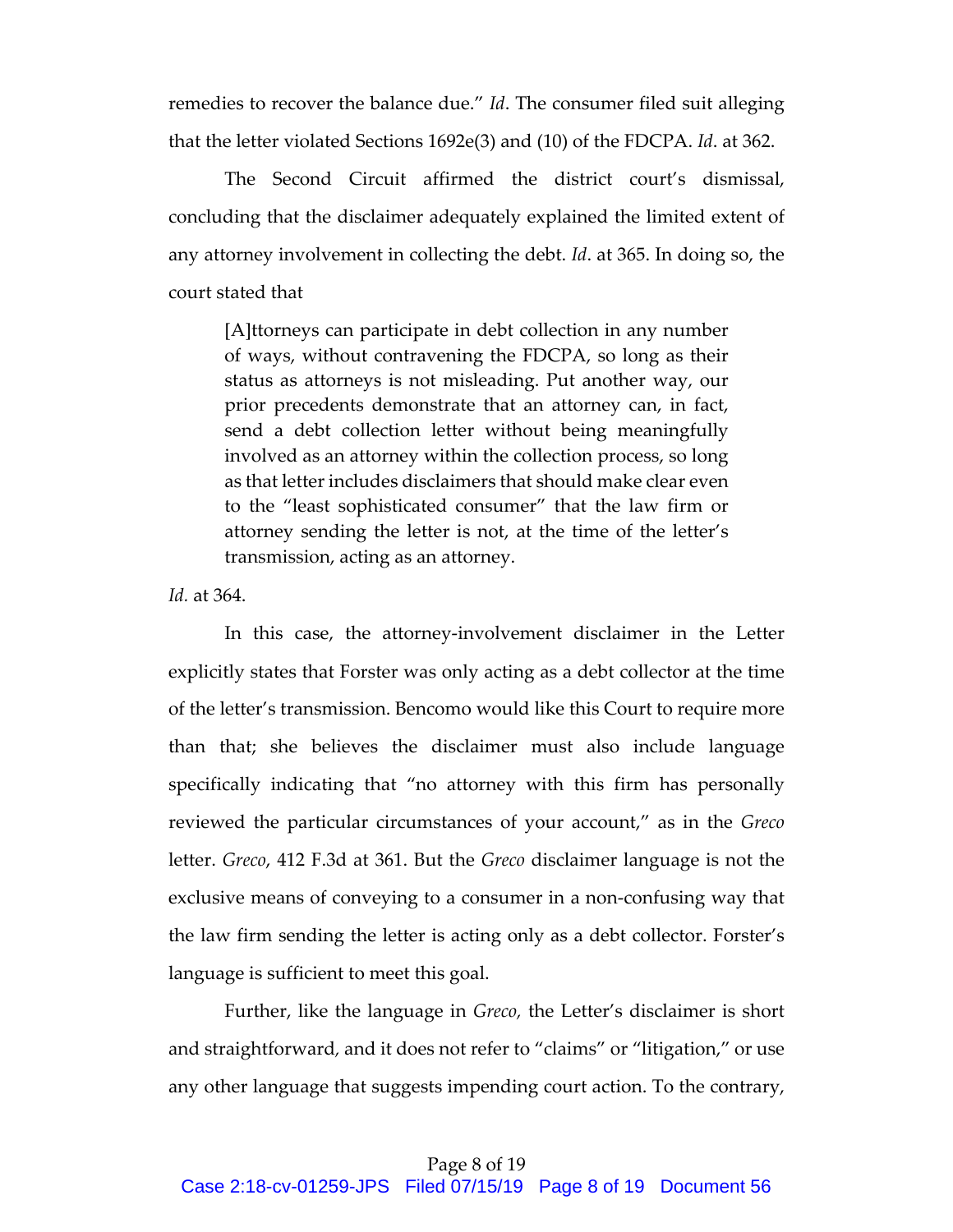it explicitly notes that "[o]ur firm will not commence a suit against you." (Docket #14-1). Forster concludes by stating that if "we are not able to resolve this account with you, *our client* may consider additional remedies." *Id.* (emphasis added). Finally, no attorney signature appears on the Letter. With all of this unambiguous information, the reasonable consumer would understand that Forster sent the Letter as a debt collector, not as a law firm intending to litigate.

Bencomo suggests a different way the disclaimer could be understood by a consumer. She argues that lay people do not necessarily associate the terms "law firm" and "attorneys" as meaning the same thing. Therefore, although the unsophisticated consumer might understand the first sentence of the Letter's disclaimer to mean that Forster, the law firm, was "only acting as a debt collector" and "will not commence a suit," that the attorneys at the firm, who are different from the firm itself, may have acted in a lawyerly capacity with respect to the debt, and may have reviewed the consumer's account with an eye toward litigation. The Court does not agree. This proposed interpretation of the Letter is at best idiosyncratic, and at worst frivolous. Even the unsophisticated consumer would not interpret Forster's Letter in such a "bizarre [and] idiosyncratic fashion." *Gruber*, 742 F.3d at 274.

In sum, the Court concludes that the unsophisticated consumer, reading the Letter sent by Forster in this case, would understand that Forster's role in sending the Letter was as a debt collector, not as a lawyer. The Letter is "plainly not misleading" on this point. Bencomo's Section 1692e claims in Count One will be dismissed.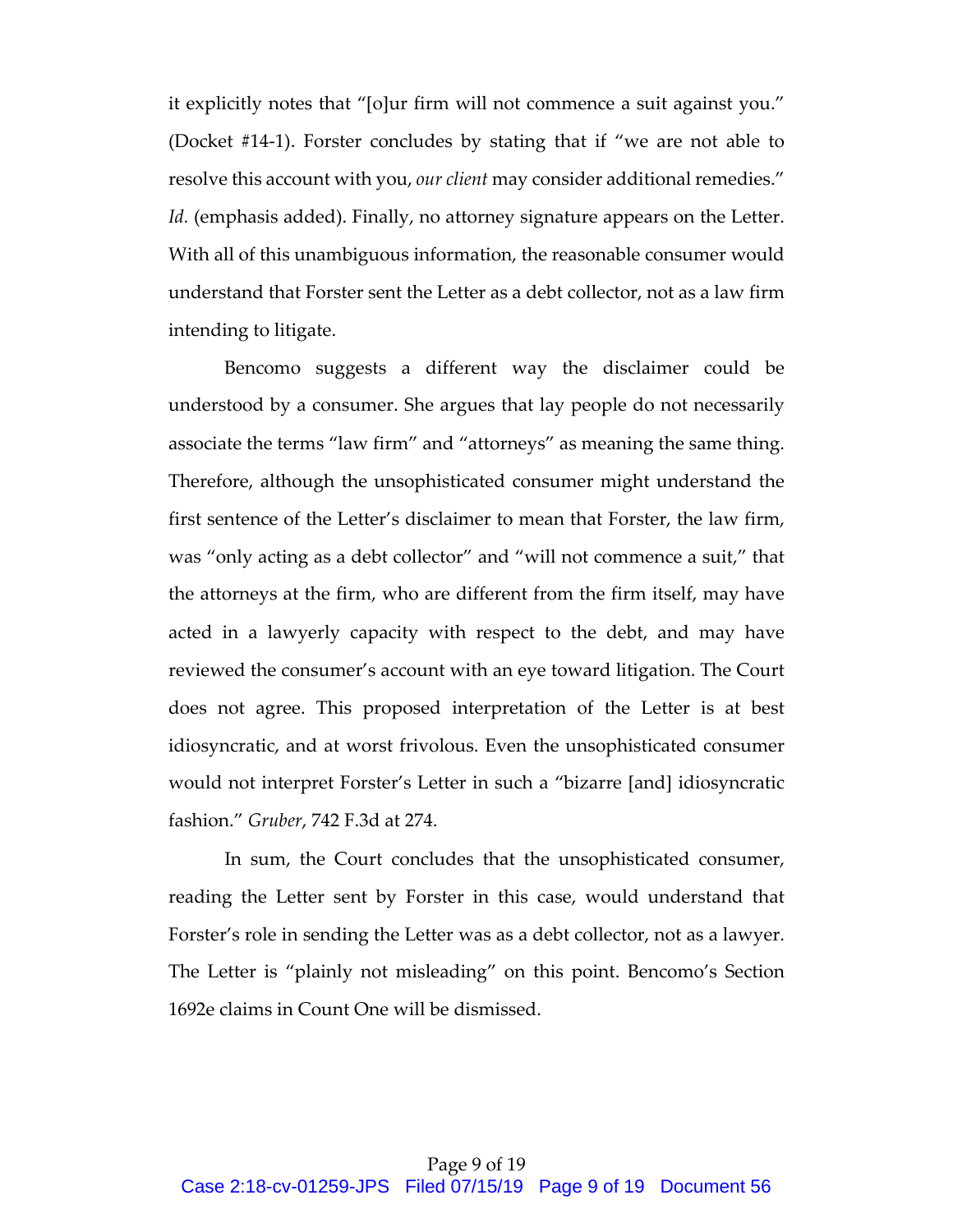#### **4.1.2 Section 1692f**

Count One also alleges a violation of Section 1692f. Bencomo does not argue that this claim is based on a different theory than is her Section 1692e claim; indeed, the allegations are the same for both sections.

As this Court explained in an order on summary judgment in an FDCPA case last year, *see Riel v. Immediate Credit Recovery Inc.*, No. 17-CV-440-JPS, 2018 WL 502659, at \*2 n.3 (E.D. Wis. Jan. 22, 2018), Section 1692f is viewed as a catch-all provision for improper collection activity not addressed by other FDCPA provisions, and its "prohibition on unfairness is as vague as they come." *Todd v. Collecto, Inc.*, 731 F.3d 734, 739 (7th Cir. 2013). With that in mind, courts are reluctant to allow a Section 1692f claim to proceed on the same facts which underlie an alleged violation of a more specific provision. *See Vanhuss v. Kohn Law Firm S.C.*, 127 F. Supp. 3d 980, 989 (W.D. Wis. 2015) (collecting cases).

Bencomo's amended complaint, (Docket #14 at 22–23), and her brief in opposition to Forster's motion, (Docket #21 at 8–18), confirm that both the facts and legal theory of her Section 1692f claim stem from the allegedly misleading attorney-involvement disclaimer in the Letter, which is the sole basis of her Section 1692e claim in Count One. In light of the foregoing, and for the reasons already given with respect to her Section 1692e claims in Count One, Bencomo's Section 1692f claim must also be dismissed.

## **4.2 Count Two: FDCPA Violation Based on Threat of Litigation**

In Count Two, Bencomo alleges violations of Section 1692e(5), which prohibits debt collectors from threatening to take any action that cannot legally be taken or that is not intended to be taken, and Section 1692g(b), which prohibits debt collectors from making representations that are inconsistent with the disclosure of the consumer's validation rights. She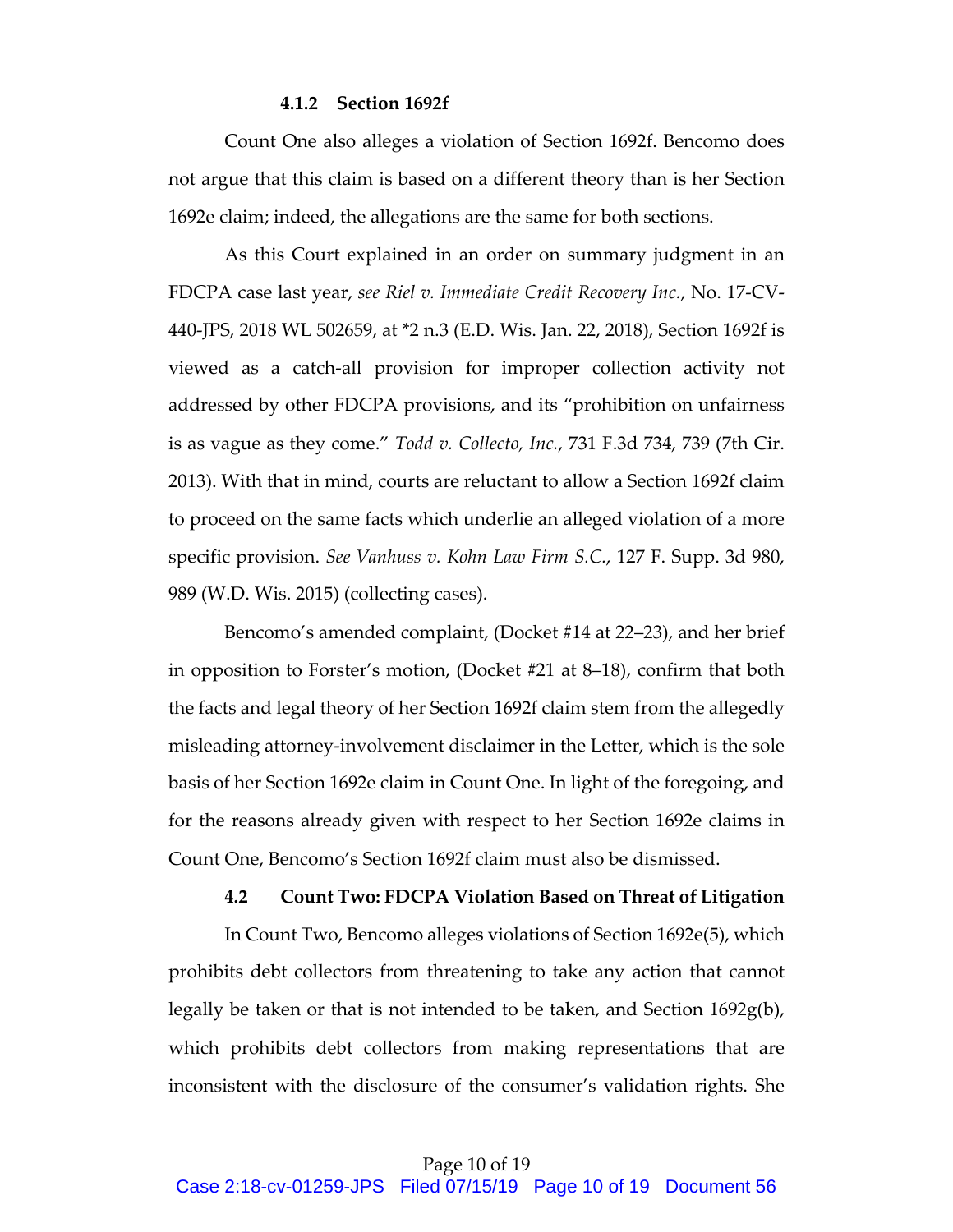insists that these claims are "inextricably intertwined," (Docket #21 at 19), and should therefore be analyzed together. The Court will indulge her.

Bencomo argues that Forster's Letter violates both prohibitions because it demands that Bencomo tender the "minimum amount" by July 8, 2018, which is before the end of the validation period, and then later states that "if we are not able to resolve this account with you, our client may consider additional remedies to recover the balance due." (Docket #14-1). In other words, Bencomo argues that the unsophisticated consumer would understand the representation that Forster was only acting as a debt collector "at this time" alongside the statement that the creditor "may consider additional remedies" to be a threat that legal action will be taken against her if she does not resolve the account before July 8, 2018—before the end of the validation period.

The first problem with Bencomo's theory is that the Letter expressly disavows any intention on Forster's part to sue Bencomo. The Letter states, clearly and unambiguously, that "[o]ur firm will not commence a suit against you." (Docket #14-1). Bencomo argues that this language "is easily and plausibly understood to mean that Forster will refer the account to local counsel licensed to practice in Wisconsin if the consumer does not make her payment by the payment deadline, and before the validation period has run." (Docket #21 at 21). But her reading is implausible. The Letter nowhere mentions retention of local counsel. Further, instead of leaving open the possibility that Forster was considering referring the debt to other lawyers, the Letter explicitly states that if Forster could not resolve the debt, it would give the account back to its client, who would then decide what "additional remedies" it wanted to pursue.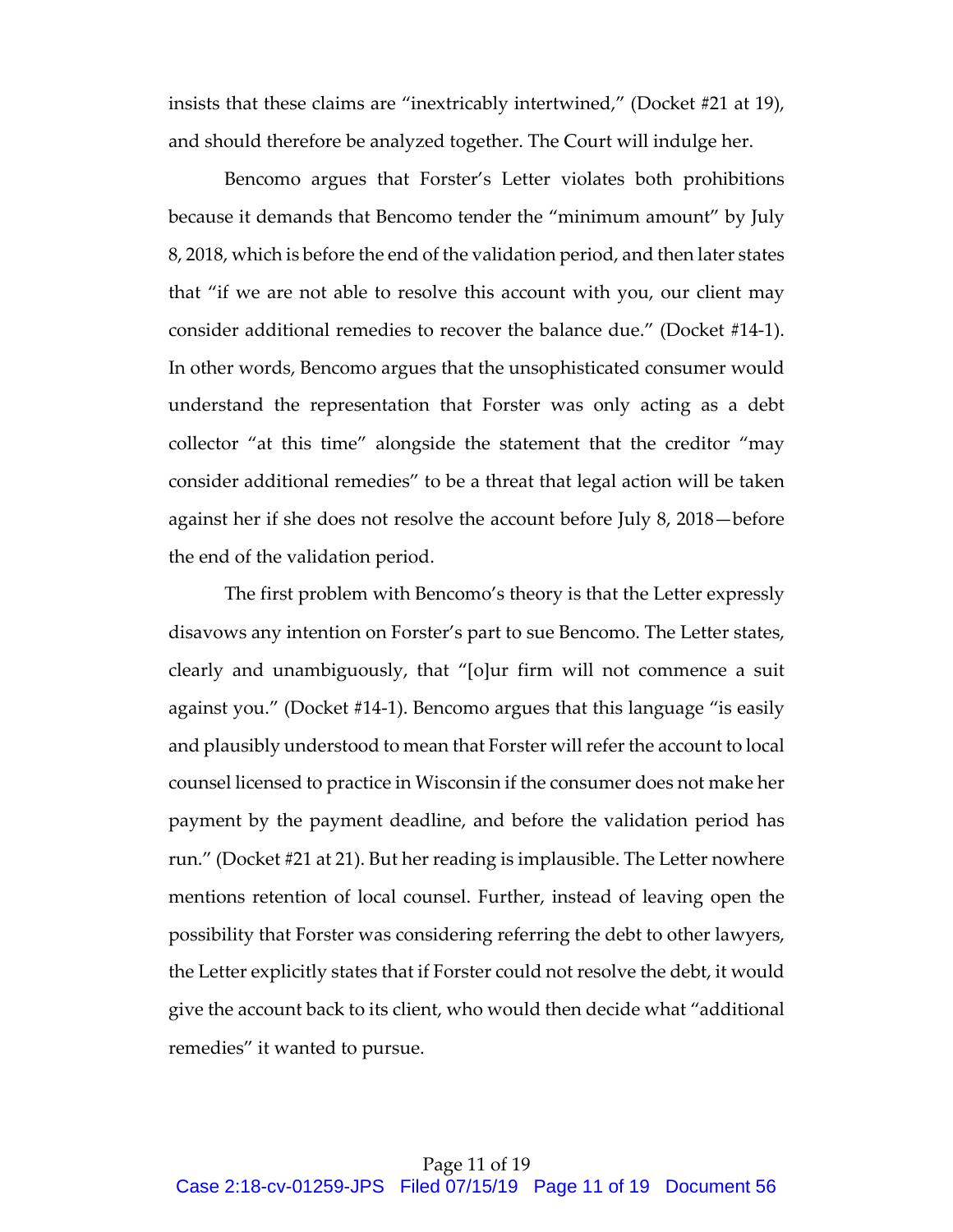Bencomo also argues that the "additional remedies" language overshadows, or is inconsistent with, the disclosure of the consumer's right to dispute the debt. *See* 15 U.S.C. § 1692g(b). Because the "minimum amount" payment deadline is before the end of the validation period, and because the Letter said the creditor might consider other remedies if the account is not resolved, Bencomo believes a consumer might "wonder what good it would do him to dispute the debt if he can't stave off a lawsuit." (Docket #21 at 24) (quoting *Bartlett v. Heibl*, 128 F.3d 497, 501 (7th Cir. 1997)).

But this potential confusion is resolved by another paragraph in the Letter: "Your right to dispute the validity of this debt or any portion thereof, or to seek verification of the debt as stated in the above paragraph, is not affected by the minimum payment due date. If you make the minimum payment due by the due date, you may still exercise your right to dispute or request verification of indebtedness." (Docket #14-1). The Seventh Circuit has made clear that the validation period is not a grace period, and a debt collector may demand payment and pursue collection efforts within the validation period. *Durkin v. Equifax Servs., Inc.*, 406 F. 3d at 416–17 (7th Cir. 2005). Forster was well within its rights to demand payment and also inform Bencomo that the creditor may pursue "additional remedies" if the debt was not resolved, all in the same letter.

Bencomo has not plausibly alleged that the Letter falsely threatens litigation or contains language that overshadows the notice of the debtor's rights under Section 1692g. Bencomo has failed to state a claim in Count Two for violation of Sections 1692e or 1692g.<sup>1</sup>

 $\overline{a}$ 

<sup>&</sup>lt;sup>1</sup>After briefing on the pending motions to dismiss concluded, Bencomo filed a motion for leave to file a second amended complaint, in which she seeks to add a new theory under Section 1692g related to the Letter's validation notice. That theory is not addressed here because it was not part of Bencomo's amended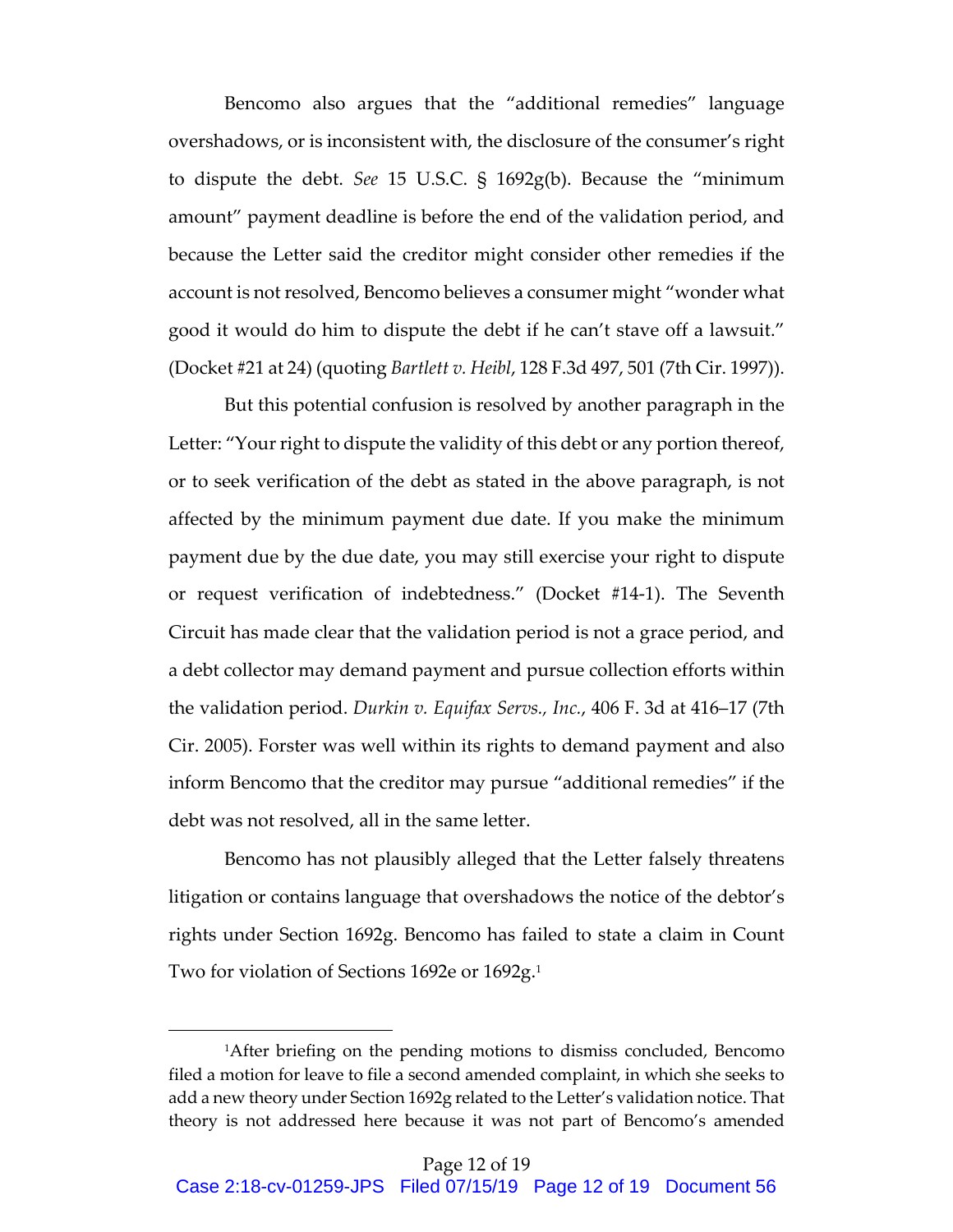#### **4.3 Count Three: FDCPA Violation Based on Amount Due**

In Count Three, Bencomo again alleges violations of Sections 1692e and 1692g, this time because the Letter allegedly equivocates as to whether Forster is attempting to resolve the account entirely, by collecting the full balance, or is attempting to collect only the minimum amount due. Both amounts are listed in the Letter, along with sentence-length descriptions of what constitutes the "minimum amount" due and the "full balance." The Letter states that if Bencomo pays the minimum amount owed, her account would then be current and would be returned to the creditor.

The FDCPA "requires that any dunning letter by a debt collector as defined by the Act state 'the amount of the debt' that the debt collector is trying to collect." *Chuway v. Nat'l Action Fin. Servs., Inc.*, 362 F.3d 944, 946– 47 (7th Cir. 2004) (citing 15 U.S.C. § 1692g(a)(1); *Miller v. McCalla, Raymer, Padrick, Cobb, Nichols & Clark, L.L.C.,* 214 F.3d 872, 875 (7th Cir. 2000)). The letter must provide this information "clearly enough that the recipient is likely to understand it." *Id.* at 948 (citations omitted).

Bencomo points to two problems with the way the Letter states the amount that Forster was attempting to collect. First, the "minimum amount due" was listed as \$392.00. Bencomo argues this could not have been the amount that was already past due, because the next statement she received from Target shows that the past due amount as of July 11, 2018 (a month after the Letter was sent) was also \$392.00. (Docket #14-2). In other words, the "minimum amount" Forster was trying to collect with its June 12, 2018 Letter must have included both the past due amount and an amount that did not become overdue until early July 2018.

 $\overline{a}$ 

complaint or her brief in opposition to the instant motions. The Court will address that new proposed theory *supra.*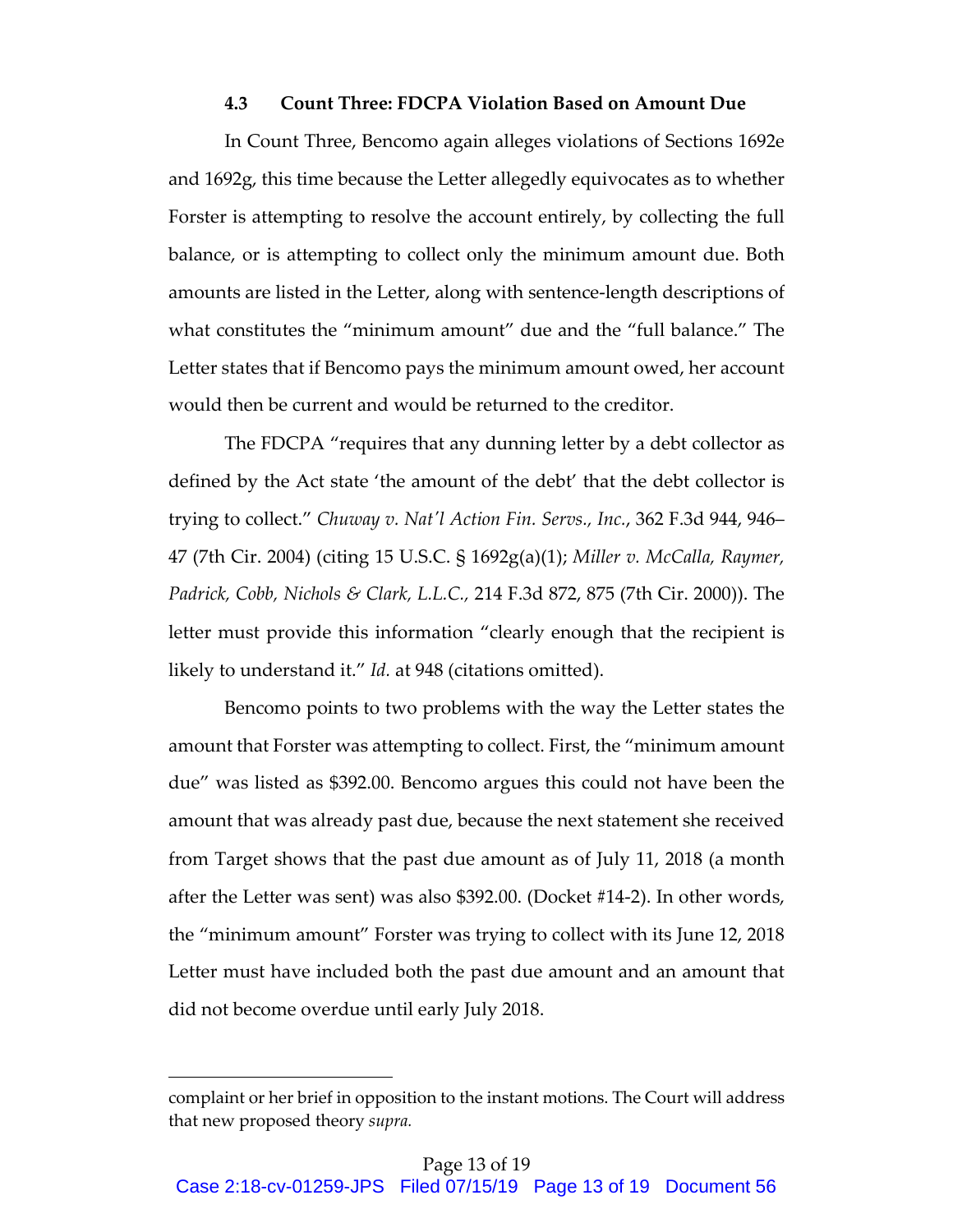In Bencomo's view, this is a problem because a debt collector must inform the consumer of the *past due* amount. The Court is not persuaded. For support, Bencomo points to several Seventh Circuit cases that discuss the requirement that a debt collector state the "amount of the debt" in its collection letters. *Barnes v. Advanced Call Ctr. Techs*., *LLC*, 493 F.3d 838, 840 (7th Cir. 2007); *Olson v. Risk Mgmt. Alternatives, Inc.*, 366 F.3d 509, 513 (7th Cir. 2004); *Chuway*, 362 F.3d at 946–47. The court in each of these cases discussed the amount the collector was seeking in relation to how that information was presented to the debtor.

Though it happened to be the case in *Barnes* that the amount the debt collector was seeking was the past due amount, it isn't clear that was also true in *Olson* and *Chuway.* In *Olson*, the letters contained both a "Balance" and an amount "Now Due," the latter of which the court described as "the portion of the balance that the creditor will accept for the time being until the next bill arrives." *Olson,* 366 F.3d at 513. In *Chuway*, the letter stated that the "balance" of the debt was \$367.42; that was the entire amount the collection firm was retained to collect, and was presumably past due amounts, but the decision does not make that fact clear. *Chuway*, 362 F.3d at 947. In sum, the Court does not find that these cases stand for the proposition that "amount of the debt," as used in 15 U.S.C. § 1692g(a)(1), means exclusively past-due amounts.

The more natural reading of the holdings in *Chuway, Olson,* and *Barnes* is that a collection letter must include the amount the letter-sender has been engaged to pursue, as opposed to, for example, the total amount due to the creditor (though *Olson* teaches that also including the total principal balance does not necessarily render the letter violative of the FDCPA, *Olson*, 366 F.3d at 513).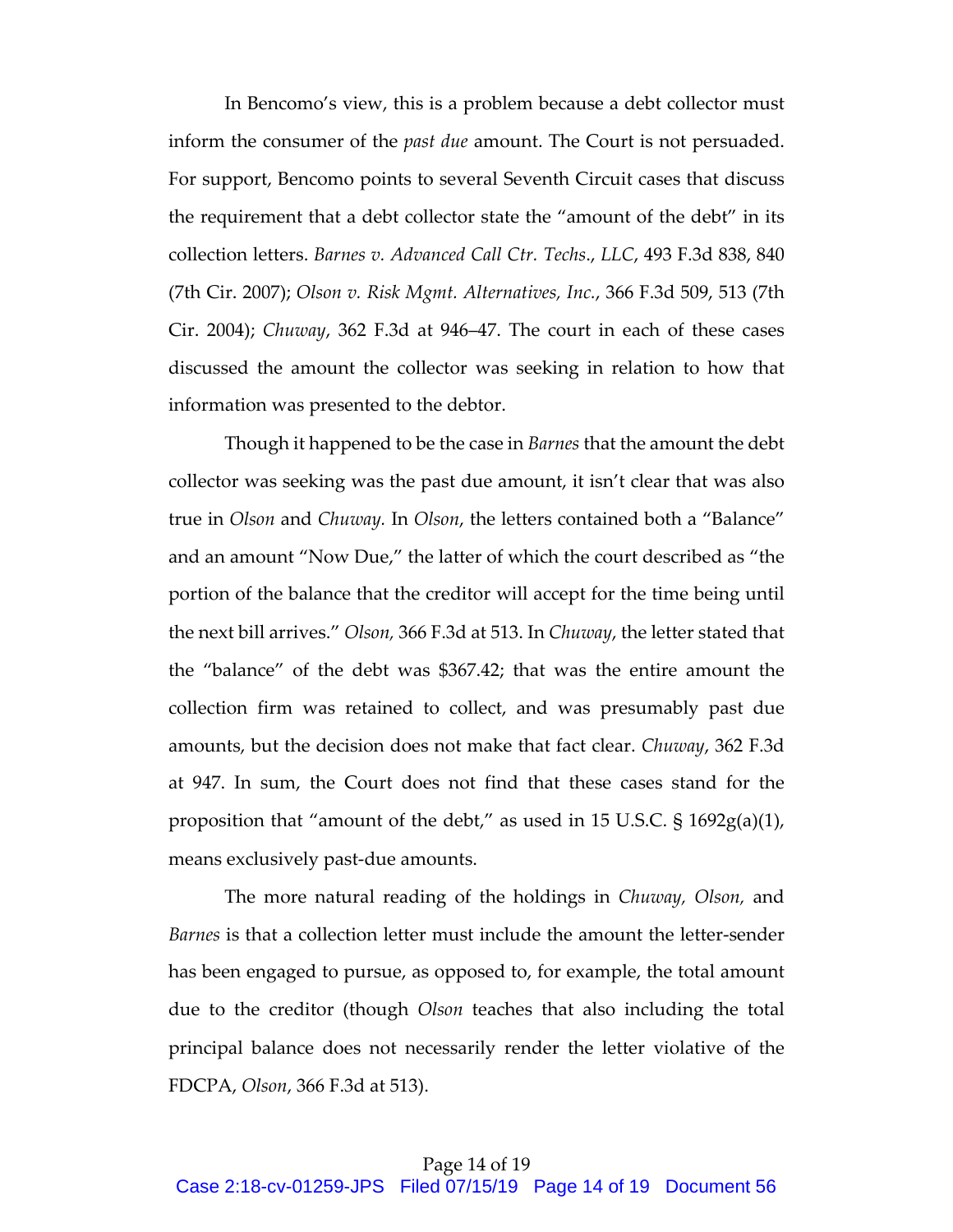With that framework in mind, Forster's Letter is unambiguous as to the amount of the debt. It states that the "minimum amount" due by July 8, 2018 was \$392.00, and that payment of this amount to Target would bring Bencomo's account to "current status." This is entirely consistent with the July 11, 2018 Target account statement that Bencomo attached to her complaint. As of the date of Forster's letter, \$392.00 was due to bring the account current (meaning it included the current installment), and as of the date of Target's next statement, that amount had not been paid and was therefore listed as "past due." The Letter is not confusing or misleading on this point.

The second problem Bencomo identifies is that, in her view, the Letter is confusing on its face as to whether Forster had been hired to collect the "full balance" or the "minimum amount." She concedes that the Letter requests that Bencomo pay the "minimum amount" in order to bring her account current, at which time Forster would return the account to the creditor. But Bencomo argues that subsequent language confuses this point by stating that the consumer can request verification of "any portion" of the debt, and by stating that the creditor may try to recover the "balance due" if Forster was unable to resolve the account.

Again, Bencomo's confusion is strained and disingenuous. The Letter accurately informs Bencomo that the balance on her account was \$2,019.38, and that the minimum amount she needed to pay in order to bring her account current was \$392.00. These amounts match up with the amounts listed on the next Target statement Bencomo received. Not even an unsophisticated consumer would be confused as to how much she owed based on this Letter.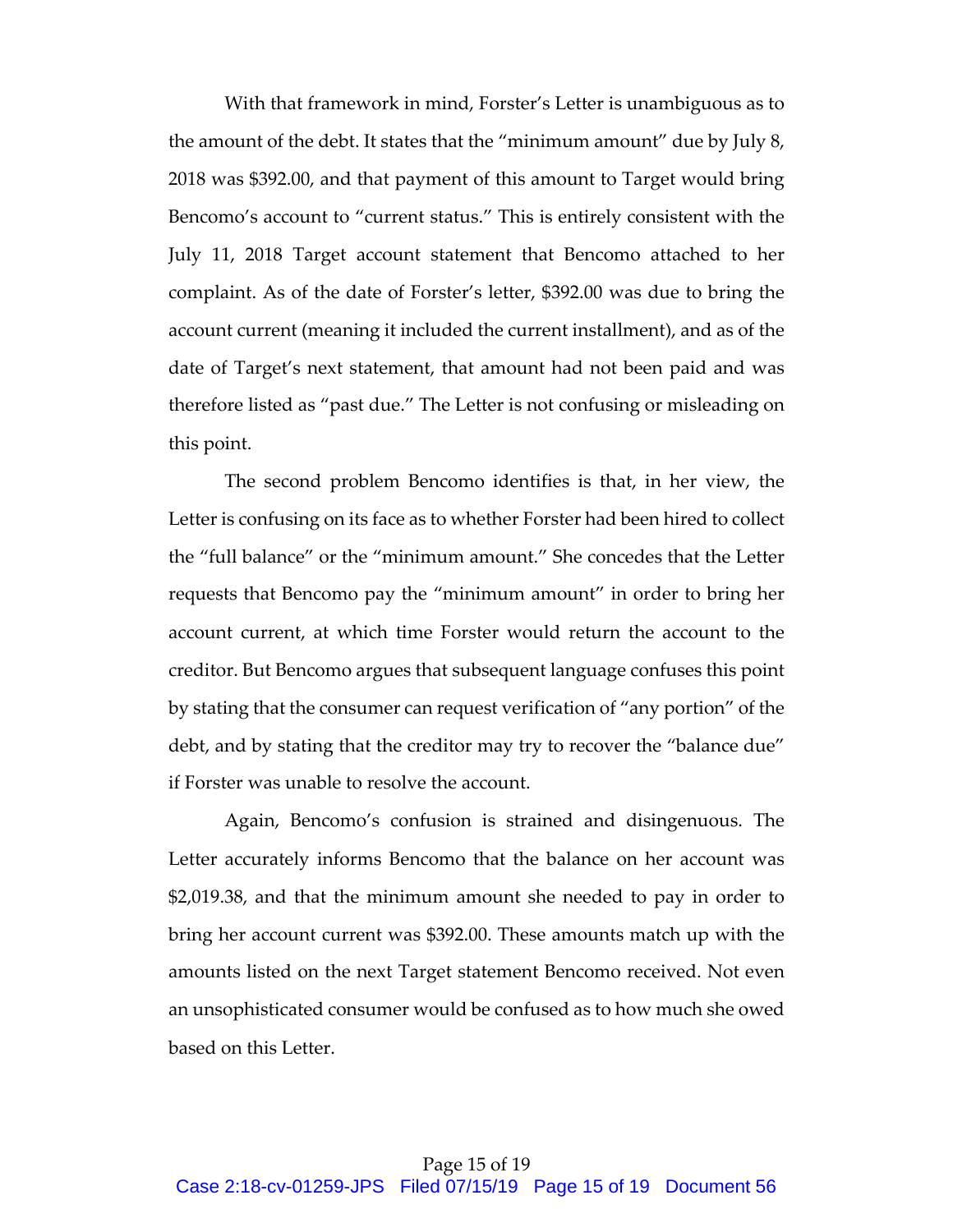Bencomo has not plausibly alleged violations of Sections 1692e and 1692g based language concerning the amount she owed on her debt. Count Three will, therefore, be dismissed.

## **4.4 WCA Claim**

Count Four alleges a violation of Wis. Stat. § 427.104(1)(k) based on the Letter giving the false impression that an attorney at Forster had personally reviewed the circumstances of Bencomo's debt. This claim directly mirrors Count One; Bencomo alleges that the attorney-involvement language violates both the FDCPA and the WCA.

The WCA makes it unlawful for a debt collector "attempting to collect an alleged debt arising from a consumer credit transaction or other consumer transaction [to] . . . [u]se a communication which simulates legal or judicial process or which gives the appearance of being authorized, issued or approved by a government, governmental agency or attorney-atlaw when it is not." Wis. Stat. § 427.104(1)(k). In evaluating whether a collection letter complies with the WCA, courts apply the same "unsophisticated consumer" standard used in FDCPA cases. *Brunton v. Nuvell Credit Corp*., 785 N.W.2d 302, 314–15 (Wis. 2010).

In light of this, the Court's analysis regarding Count One is sufficient to resolve Count Four as well. The Court has already concluded that the unsophisticated consumer would understand that Forster's role in sending the Letter was as a debt collector, not as a lawyer. Therefore, for the same reason that Bencomo's Section 1692e claims in Count One will be dismissed, her WCA claim must also be dismissed.

## **5. LEAVE TO AMEND**

On May 16, 2019, long after briefing on the instant motions had concluded and nine months after the case was filed, Bencomo filed a motion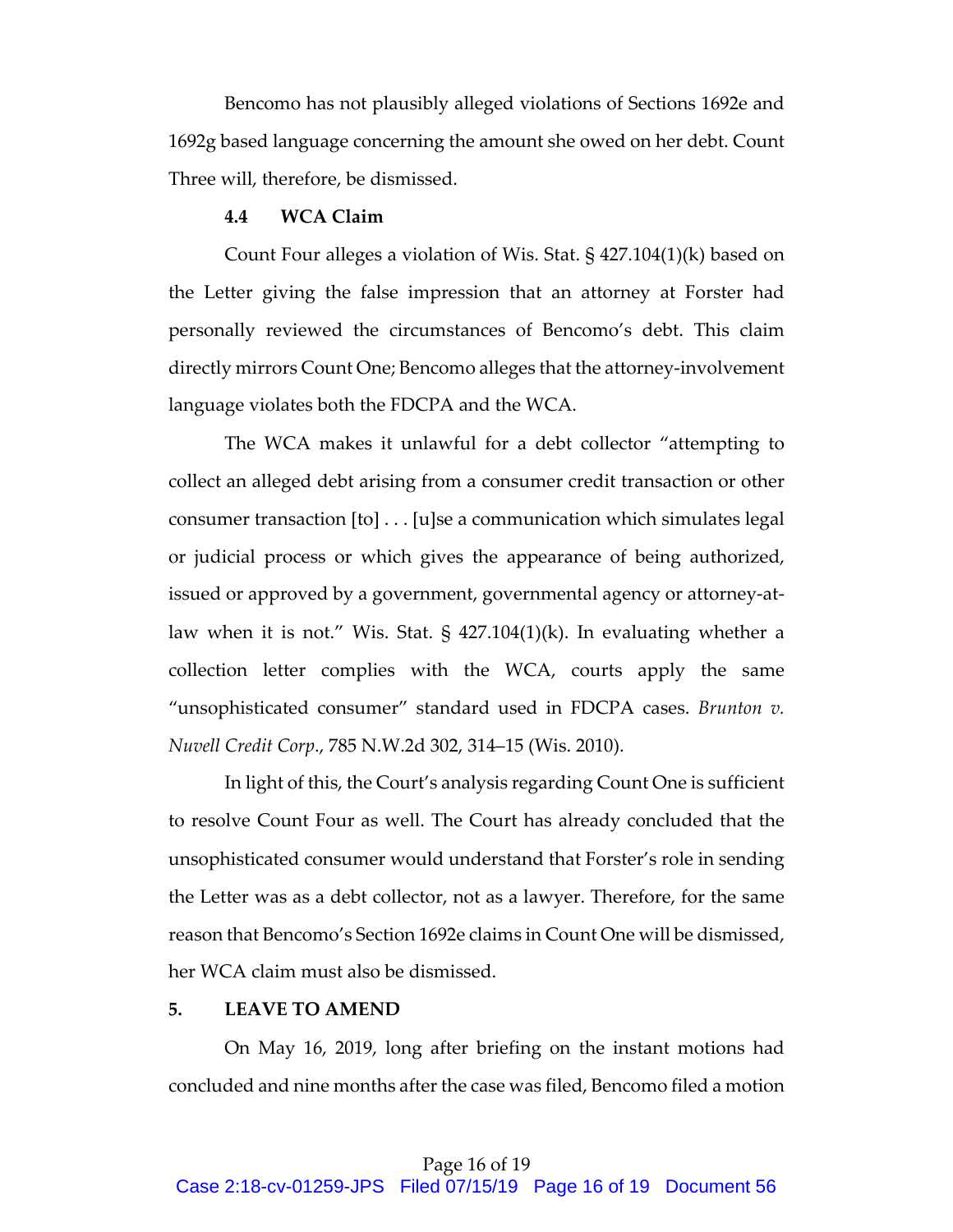for leave to file a second amended complaint. (Docket #47). She describes her proposed amendments as making no "substantive changes" from the operative amended complaint, other than adding factual allegations and adding another claim under the WCA against all defendants. *Id.* at 2. The new WCA claim is based on the same allegations underlying Bencomo's FDCPA claim in Count Three of her amended complaint.

Rule 15(a)(2) provides that after a party has amended her pleading once by right, she may amend her pleading again only with the opposing party's written consent or the court's leave. Fed. R. Civ. P. 15(a)(2). "The terms of the rule, however, do not mandate that leave be granted in every case." *Airborne Beepers & Video, Inc. v. AT&T Mobility LLC*, 499 F.3d 663, 666 (7th Cir. 2007).

It is simply too late in the day for Bencomo to amend her complaint once more. Under Federal Rule of Civil Procedure 1, the Court is to construe all of the rules in order to secure the "just, speedy, and inexpensive determination of every action." *See Perrian v. O'Grady*, 958 F.2d 192, 195 (7th Cir. 1992) ("The burden to the judicial system can justify a denial of a motion to amend 'even if the amendment would cause no hardship at all to the opposing party.'") (quoting *Tamari v. Bache & Co. S.A.L*., 838 F.2d 904, 908 (7th Cir. 1988)). Apart from the letter that Bencomo received in discovery and attached to her proposed second amended complaint, all of Bencomo's proposed amendments could have been made in her previous pleading. The defendants, and the Court, cannot be expected to be strung along as Bencomo tries out every theory of liability she can imagine as those theories come to her mind. Therefore, leave to file a second amended complaint will be denied.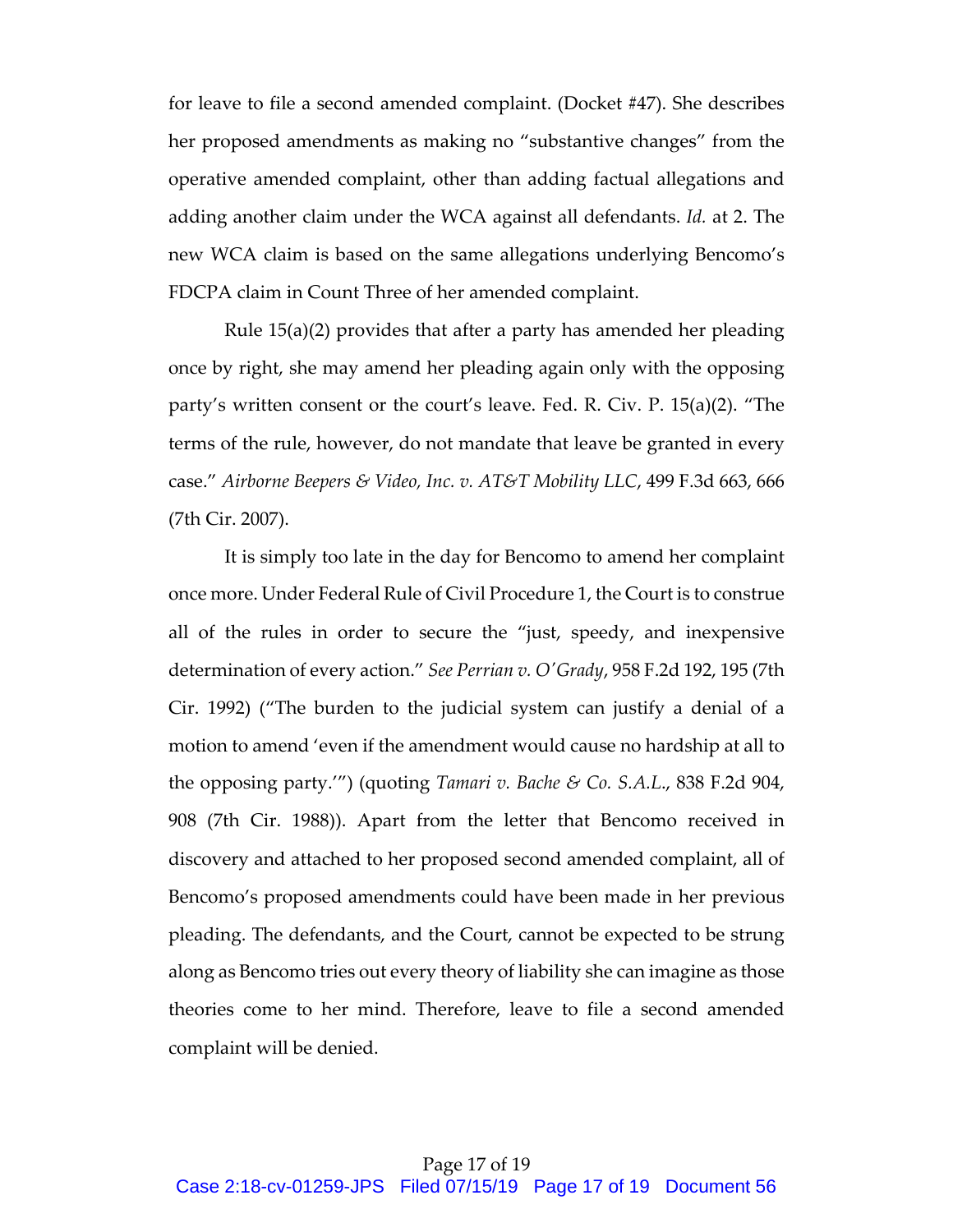In light of that, Bencomo is free to file a new complaint if she wishes that includes any new theories she did not present in her amended complaint. Shortly after requesting leave to amend her pleading again, Bencomo notified the Court of a ruling from a California district court that found a letter virtually identical to the one in this case to violate the FDCPA. (Docket #51); *Chan v. Forster & Garbus, LLP*, No. 218CV08650SVWJEM, 2019 WL 2265135 (C.D. Cal. May 24, 2019). <sup>2</sup> That case involved a theory of liability that Bencomo did not allege in her amended complaint. Specifically, the plaintiff in *Chan* alleged, and the court agreed, that the letter was materially misleading as to the debtor's validation rights because it did not make clear that "if Plaintiff had made the minimum payment due, then Defendant would have stopped collections and returned the account to Target and, consequently, Defendant *would have had no obligation to respond to a debt validation request made by Plaintiff*." *Chan v. Forster & Garbus, LLP*, No. 218CV08650SVWJEM, 2019 WL 2265135 at \*7 (emphasis added). This is similar to the theories Bencomo alleged in Counts Two and Three of her amended complaint, but it is distinct. This argument was not briefed by the parties and, therefore, not considered by the Court. This and any other theory of liability as to the Letter not alleged in Bencomo's amended complaint may be lodged in a new case.

#### **6. CONCLUSION**

 $\overline{a}$ 

For the reasons discussed herein, the Court finds that Bencomo's amended complaint fails to state a claim under either the FDCPA or the WCA. The defendants' motions to dismiss the amended complaint will be

<sup>2</sup>Because the Court is dismissing Bencomo's amended complaint without leave to amend, her motion asking the Court to consider the California case is moot. The motion will be denied as such.